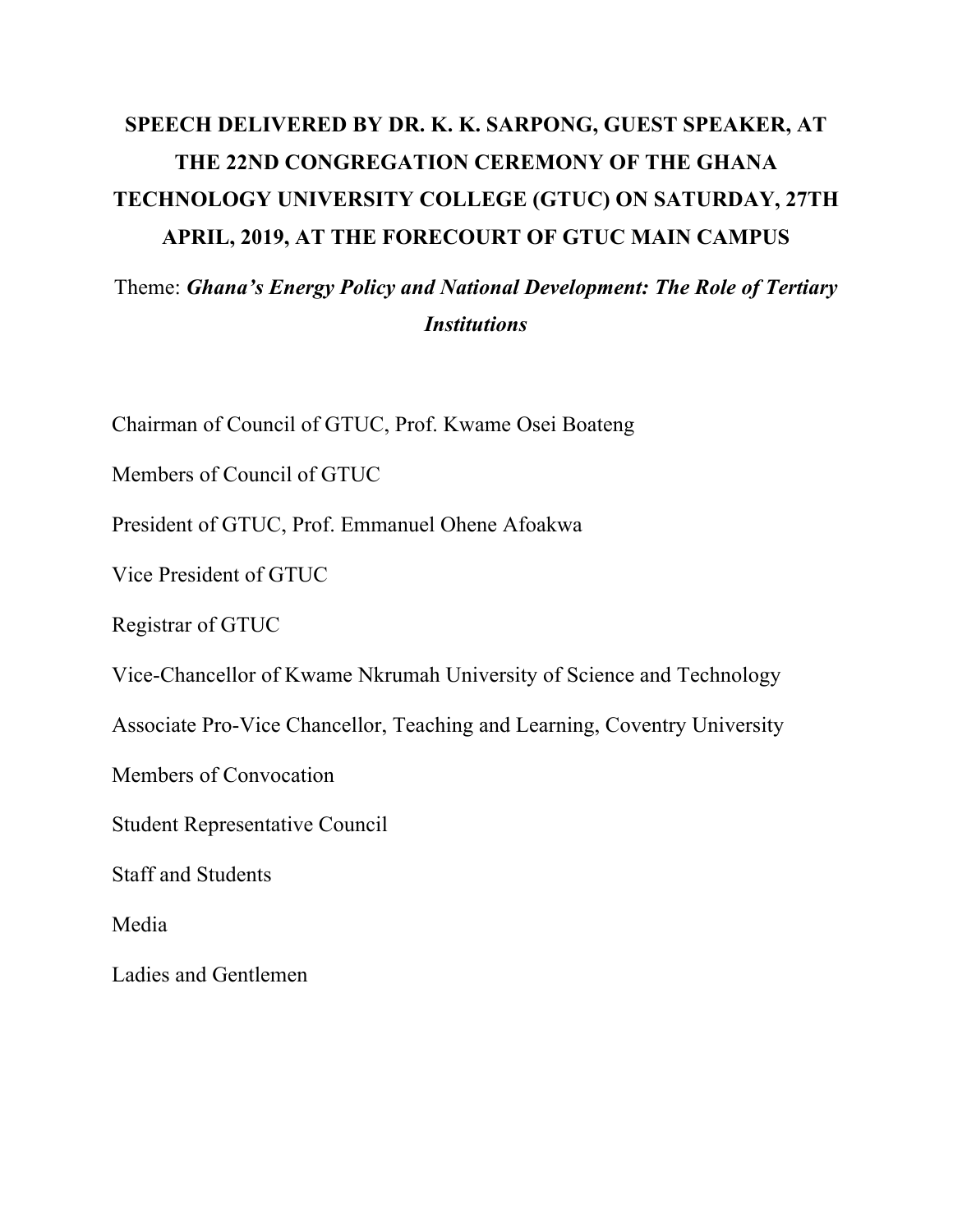- 1. I would like to express my profound gratitude to the Council and Management of Ghana Technology University College (GTUC) for the invitation to be the Guest Speaker at its 22nd Congregation. My address will be on the theme "Ghana's Energy Policy and National Development: The Role of Tertiary Institutions". I will also share some of my life experiences with graduands for their benefit as they leave these walls. Taking cognizance of the fact that the joy of today does not lie in long speeches, I will try to keep my address short.
- 2. Distinguished Guests, energy plays an important role in the socio-economic advancement of mankind. Energy is a catalyst for industrialization and technological development which in turn provide employment to the citizenry, generate tax revenue and foreign exchange to government, foster improved standard of living of the populace and ultimately promote sustainable development of countries. Implementation of a sound energy policy and good governance in energy institutions, particularly state-owned, are fundamental for the achievement of the outlined benefits.
- 3. Ghana's energy sector is supported by a comprehensive state regulatory framework through five agencies. These agencies are the Energy Commission (EC); the Public Utilities Regulatory Commission (PURC); the Petroleum Commission (PC); the National Petroleum Authority (NPA) and the Nuclear Regulatory Authority (NRA).
- 4. Key policy goals of the energy sector as enshrined in the draft Ghana Energy Policy, 2019 include: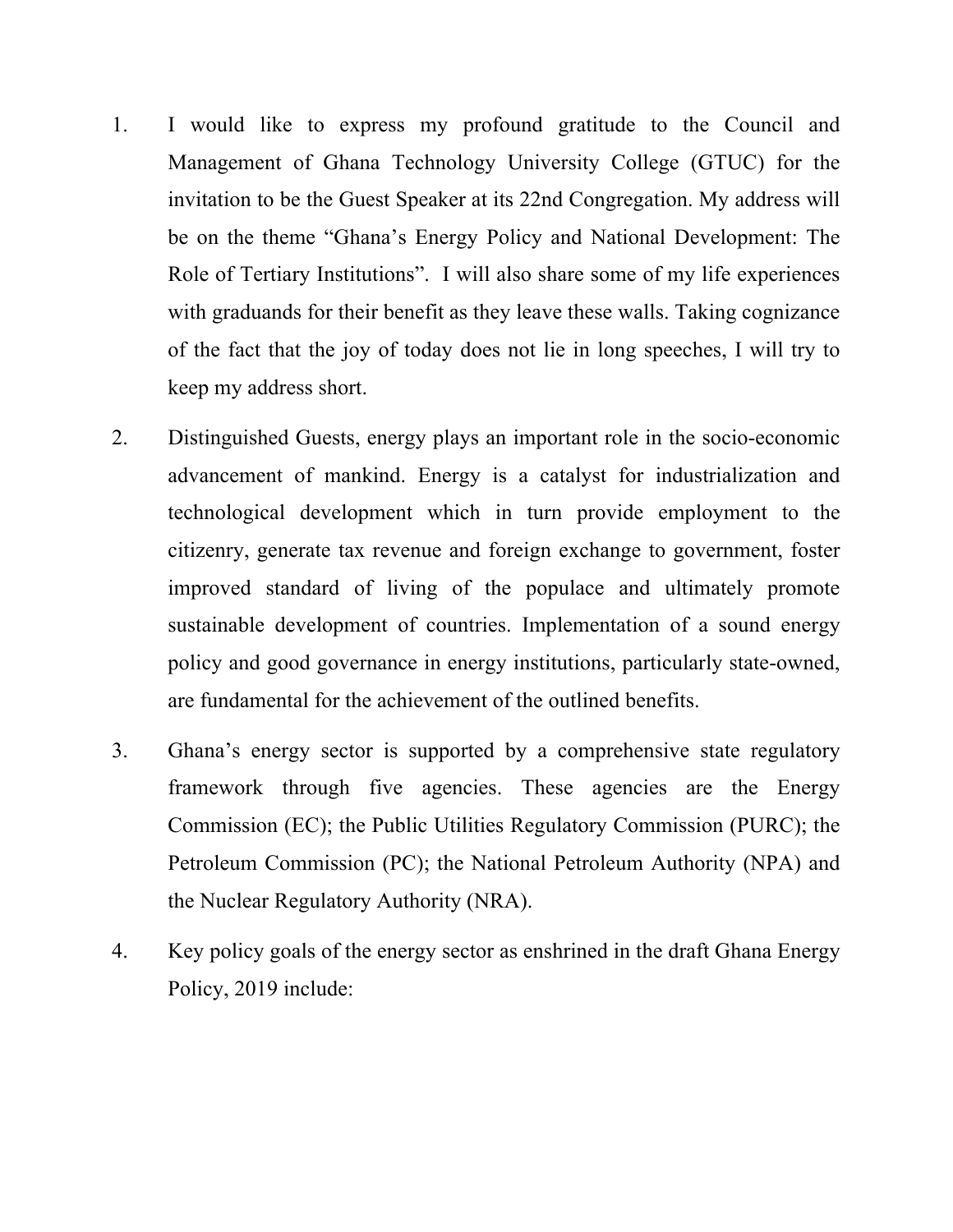- a) Ensuring that the production and utilization of energy is done in a manner that protects the health and safety of all persons in the country;
- b) Fostering local energy-related research, development, and innovation opportunities that address national priorities and integrate research findings into the economy;
- c) Strengthening local content and local participation in the energy industry, and
- d) Regulating and mitigating the environmental hazards of energy related activities.
- 5. Chairman of Council, Distinguished Ladies and Gentlemen, the energy sector has many challenges. However, I will touch on only a few of these. In the power sector, inefficiencies in generation and distribution have created debt for the State and undermined the drive towards affordable electricity. High capital requirements, absence of relevant technology and lack of capacity also constrain the ability of Ghanaians to be active players in the petroleum sector.
- 6. These challenges and others I have not listed here, demand that universities in Ghana, review and revise their programmes and research to speak to the development needs of the energy sector. Ghanaian universities must partner with their counterparts worldwide that have developed programmes in energy and tap into their rich curriculum. I am happy to note that GTUC is partnering with many universities, including those from Europe. It is my belief that GTUC is benefitting from research and curriculum development through these partnerships.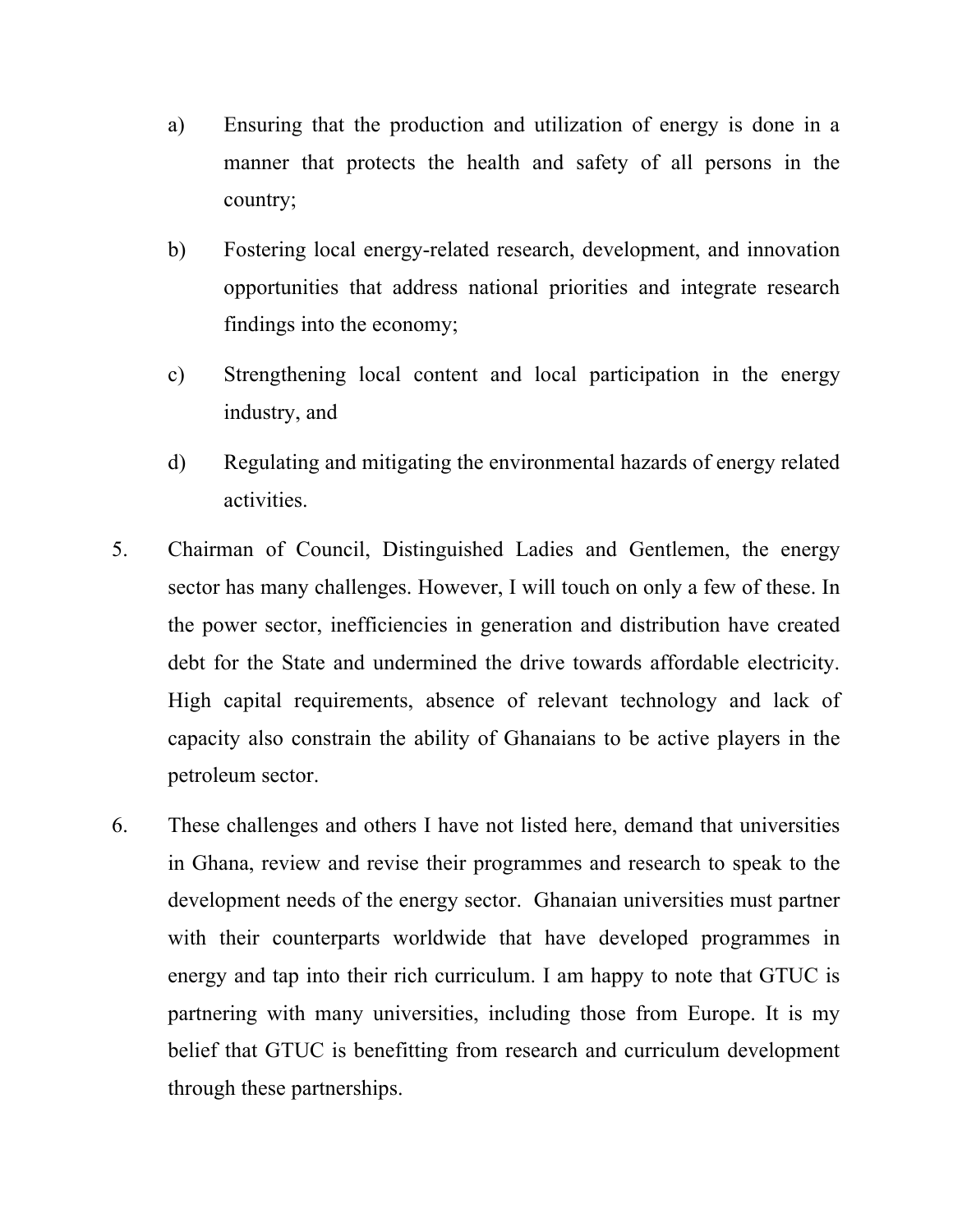- 7. It is the focus of the present government to invest in energy-related research, development, and innovative activities that are of national relevance. Government is facilitating the leveraging of relevant local, regional and international expertise in support of energy-related research, development, and innovation with relevant entities.
- 8. Ladies and Gentlemen it is in line with Government's aspirations and efforts that GNPC has established research chairs in four public universities. The Chairs are for Geoscience at the University of Ghana; Petroleum Engineering at Kwame Nkrumah University of Science and Technology; Petroleum Commerce at the University of Cape Coast and Mining Engineering at the University for Mines and Technology. GNPC is providing facilities for the establishment of an Institute for Petroleum Studies at UMAT to engage in cutting edge research. Also, in November 2017, the Government launched the Accelerated Capacity Development Program under the coordination of the Petroleum Commission. The Program recently received an initial support of US\$4.5 million from Aker Energy of Norway. The onus now lies on tertiary institutions in Ghana to take advantage of these interventions and develop innovative curricula and research that will feed the energy sector for sustainable development for Ghana.
- 9. In thinking about innovative programmes, we should not lose sight of the place of entrepreneurship in contemporary global tertiary education. Traditionally, universities have been training graduates for employment. That needs to change. Emphasis should be on strengthening entrepreneurial programmes so that graduates can establish their own businesses and become employers.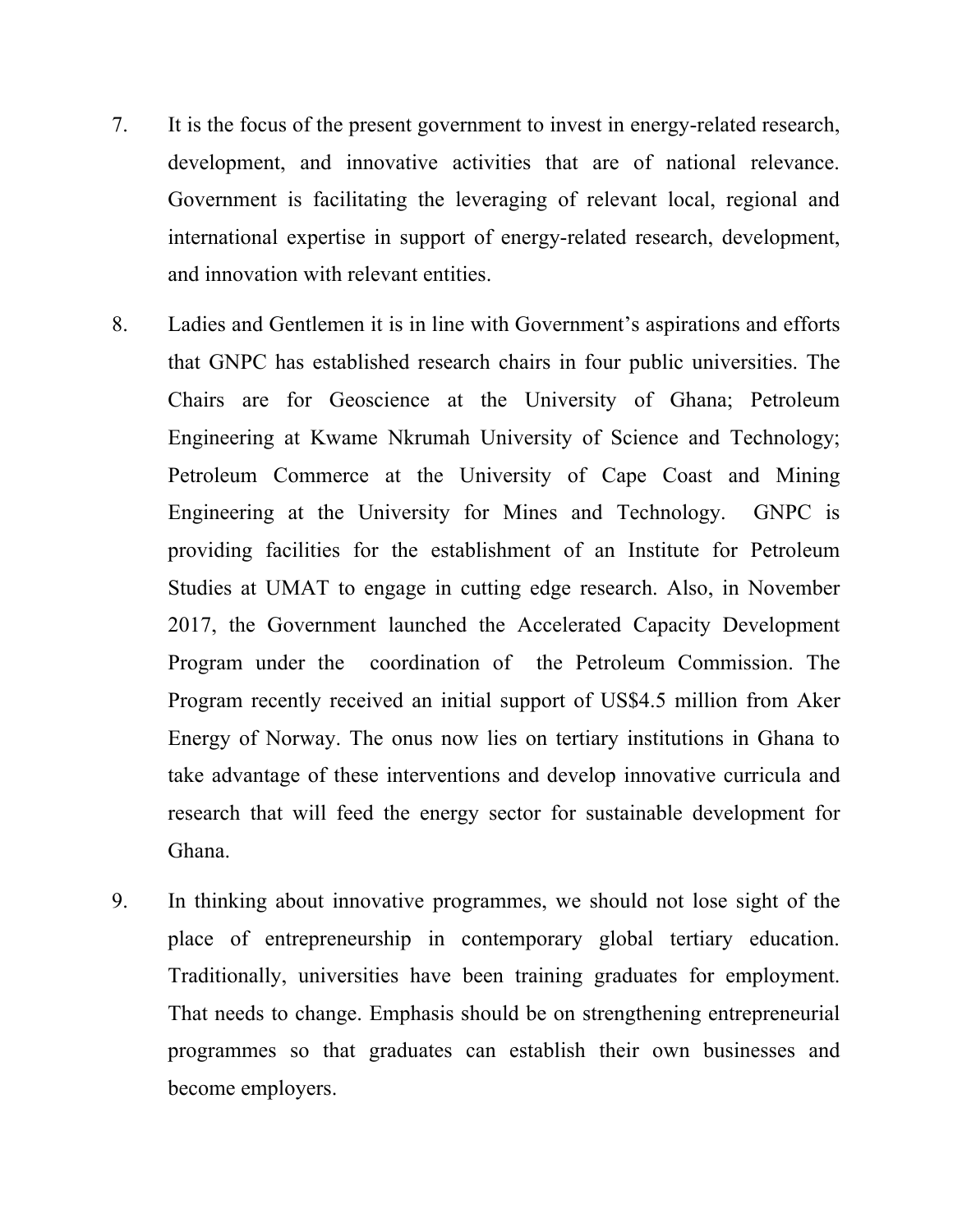- 10. Tertiary institutions should run short executive courses to train Ghanaians in organizational governance and management in the energy sector for successful delivery of the energy agenda laid out in the policy. The sector is so vibrant and complex that it must be managed by professionally trained and experienced executives and board of directors. I am happy to learn that GTUC has a Centre for Professional Development that runs short courses for professional capacity building. I recommend that the Centre designs programmes to equip, especially, board members of energy sector institutions, for smooth governance and management.
- 11. Distinguished audience, there is a lot to be said about the energy policy that time will not permit us to do today. I encourage all graduands, students and faculty to apprise themselves of the draft policy and contribute to its realisation. At this point, I would like to shift my focus to our graduands.
- 12. Graduands, it is indeed rewarding to earn a degree, having toiled and burnt the proverbial midnight oil to be successful. Success does not come on a silver platter and I am able to say this because I have lived it. I have worked my way, through hard work, determination and focus to be where I am today. I saw every challenge in life as an opportunity to achieve a goal and I never relented on my efforts. Very early in my career, I was thrust into positions of trust and responsibility. I took on the challenge and worked hard to achieve the expectations of my mentors and for my own personal goal. From Ghana Food Distribution Corporation, through Ghana Cocoa Board, the International Cocoa Organisation in the UK, to Tema Oil Refinery Limited, and now at GNPC and having served on the board of directors of twenty–six organistions, I have left footprints that are cherished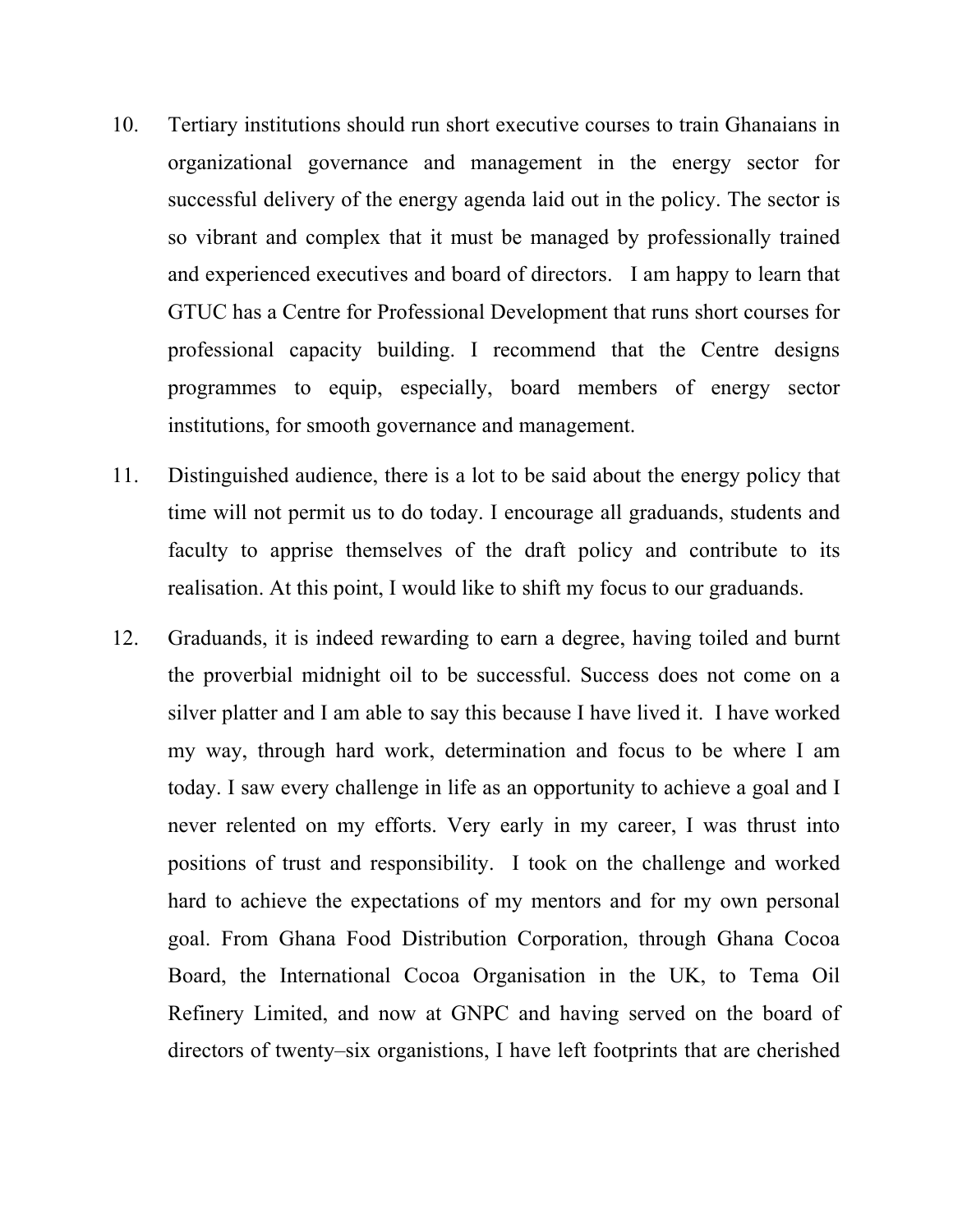and emulated. Today, I challenge you to chart a focused and rewarding path for your career.

- 13. The Greeks say that whatever is good to know is difficult to learn. Knowledge is good to acquire because it is the catalyst for human development and it is not easily acquired. You are graduating today because you have studied hard to be awarded degrees. I join your parents, families, friends, well-wishers and GTUC to congratulate you on your achievement.
- 14. But, I also admonish you not to be deceived into thinking that the degrees you are being awarded today, mark the end of your education. Frederick William Robertson, a theologian, once said that, "Instruction ends in the schoolroom, but education ends only with life". Continue to learn positive and progressive things as long as you are alive. Challenge yourself to learn something new at every turn of your life and never stop upgrading your skills and expertise.
- 15. Ladies and Gentlemen, a degree is not an end in itself but a means to an end. I believe that knowledge ought to be used to foster human development and not to be used selfishly to deprive society of advancement. I advise you, graduands, not to use the knowledge acquired, which gives you the passport to hold positions of trust, as a means to defraud your employer, the state or cheat fellow citizens. As Shakespeare said, 'There is no great treasure to inherit like honesty', therefore be honest.
- 16. I have always wondered why many universities in Ghana do not have courses on ethical behavior and volunteerism. These are two traits that are needed to drive the moral and ethical development of the nation. In the midst of the rush for money, we are losing what makes us truly Ghanaian. I have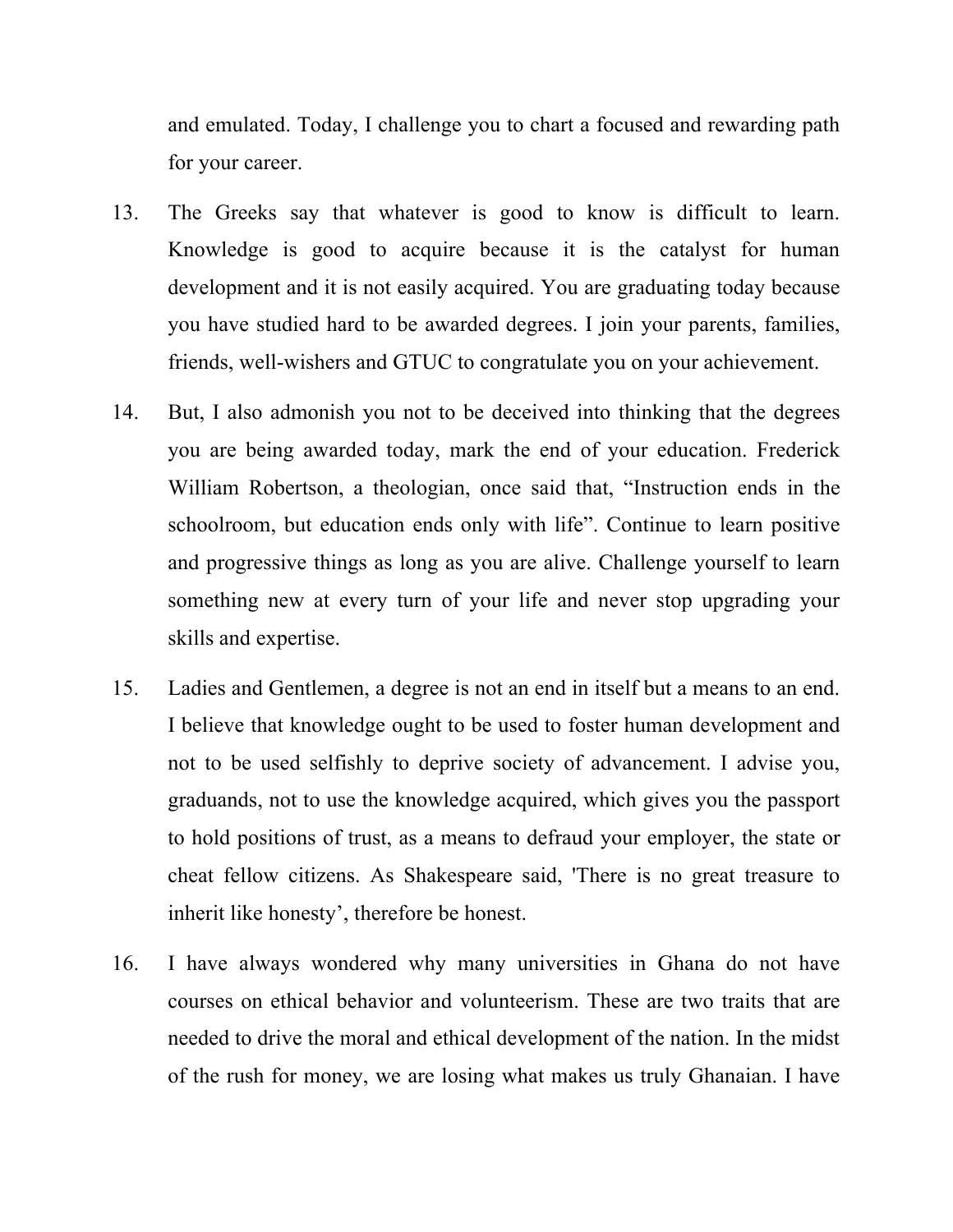always been reminded by the training I got from my secondary education at the Seventh- Day Adventist Secondary School at Bekwai. There, I was taught to develop and embrace the ethics of stewardship. I was taught to volunteer my time for good causes. I encourage you to be ethical and principled even when you seem to be the lone voice.

- 17. Graduands, remember to give a part of your time, space and resources to help others in need. Cultivate the spirit and habit of volunteerism. Voluntarily give to humanity and you will be handsomely rewarded in life. The world beckons you to make a positive impact on the lives of the less privileged. I have been where you are now. I believe in working hard for the good of humanity. Your generosity should not be shown to only those you know or those who come from the same background as you. I encourage you to weave selflessness into your personality and you will be successful and enjoy your God-given life.
- 18. Again, in my life, I have learnt to recognise the efforts and worth of others as important. This trait has taught me many of life's lessons and opened doors for me. Do not let your degree deceive you into thinking that certain types of jobs are below your status and that you are more important than others. Respect every individual and learn from others. You need to value every employee as being equally important. The labourer, the watchman, the cleaner, the accountant, the marketing manager, and the chief executive altogether make an organization work. The value of the experience of the worker who does not have a degree, like you do, could be priceless.
- 19. Finally, Graduands, as Paul says in Philippians 4:8-9 (NIV), "whatever is true, whatever is noble, whatever is right, whatever is pure, whatever is lovely, whatever is admirable—if anything is excellent or praiseworthy—